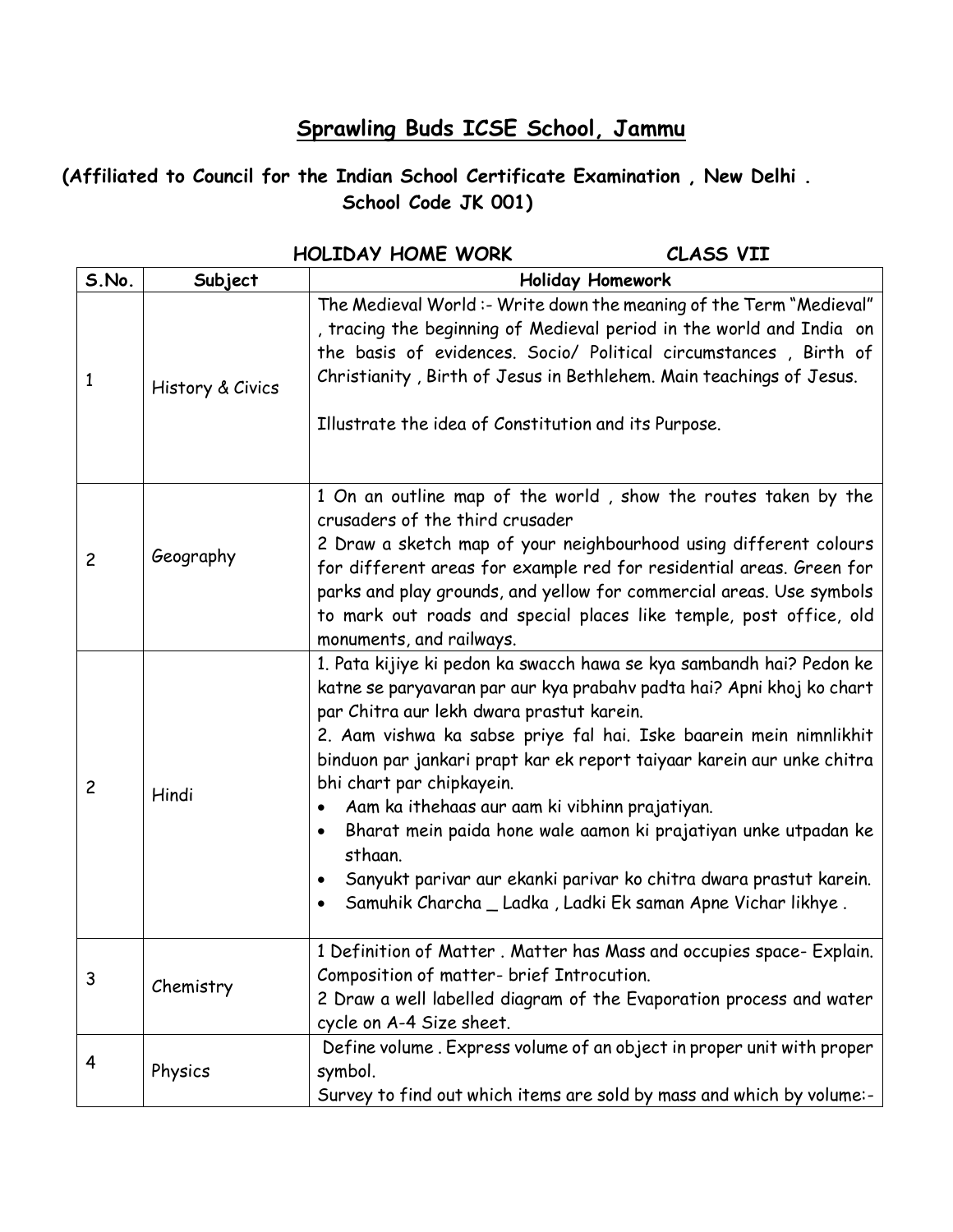|                |             | There are quite a large number of articles which are sold either by<br>mass or volume. In general soilds are sold by mass and liquids by<br>volume. However gases (such as liquefied petroleum gas (LPG) are sold<br>by mass. For example, salt is sold by mass, kerosene oil is sold by<br>volume and compressed oxygen is sold by mass. Identify from the<br>following which ae sold by mass or volume<br>Soft drinks<br>pulses steel compressed natural gas (CNG)<br>sugar<br>Kerosene oil<br>Milk<br>Ice Cream<br>Wheat<br>Water<br>Give reason to support your answer where ever applicable.<br>Difference between Mass and Weight. |
|----------------|-------------|------------------------------------------------------------------------------------------------------------------------------------------------------------------------------------------------------------------------------------------------------------------------------------------------------------------------------------------------------------------------------------------------------------------------------------------------------------------------------------------------------------------------------------------------------------------------------------------------------------------------------------------|
| 5              | Biology     | Define the term Tissue. Relate that plants and animal have different<br>types of tissue. What is meristematic Tissue? How is it different from<br>permanent Tissue. Draw diagrams of the Animal Tissue & Nerve cell.<br>& Label them                                                                                                                                                                                                                                                                                                                                                                                                     |
| 6              | Mathematics | Define Equal, Equivalent and Universal sets. . Define percentage and<br>explain percentage as a fraction with denominator 100. Define with<br>examples terms related to algebra like, constants, variable, terms,<br>coefficient of terms.                                                                                                                                                                                                                                                                                                                                                                                               |
| $\overline{7}$ | English     | Identify five endangered animals and research the unique habitat of<br>each animal or bird and list the details about the animal and what the<br>greatest threat to its survival is. Write it on A-4 size sheet paper<br>neatly.<br>Read English newspaper daily and listen to English news at least once<br>in a day. Read English story books and to improve your writing write at<br>least one paragraph daily. Use your time constructively                                                                                                                                                                                          |
| 8              | Computer    | PowerPoint presentation on 4 types of number systems of computer                                                                                                                                                                                                                                                                                                                                                                                                                                                                                                                                                                         |
| 9              | GK          | headlines<br>$\mathcal{C}$ ut<br>paste<br>15<br>of<br>May<br>June<br>ፊ<br>&<br>months in a scrap book from the newspaper related to your nation                                                                                                                                                                                                                                                                                                                                                                                                                                                                                          |

## **Instructions to the Parents:**

- Originality and creativity of the work will be appreciated.
- Holiday Homework should be done subject-wise in A4 rules sheets under your guidance.
- Kindly ensure that the completion of homework on time and tell your ward to practise for writing work which is very important for Board Examinations.